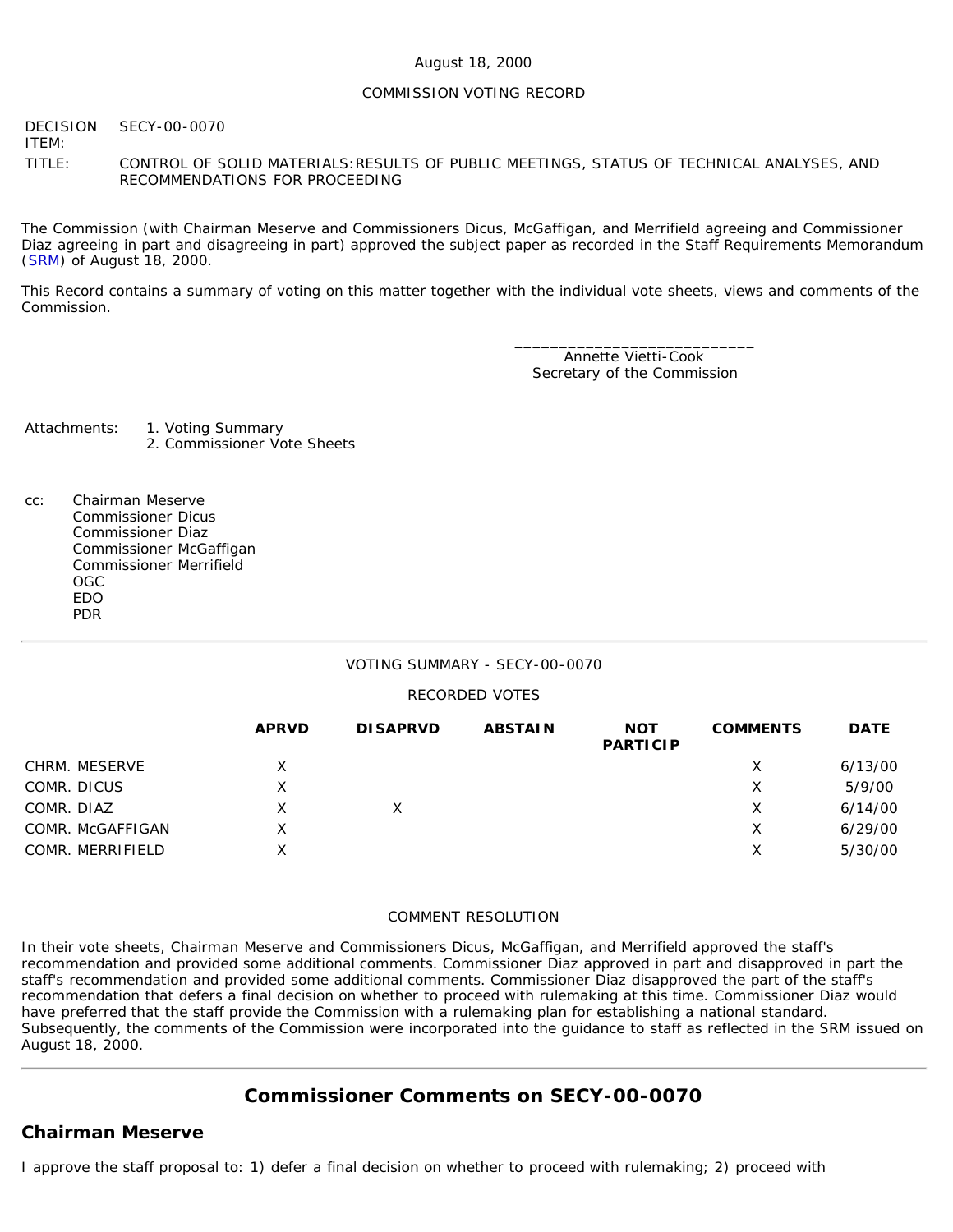implementation of the March 8, 2000 SRM concerning a study by and recommendations from the National Academy of Sciences; 3) continue the planned development of the technical information base, as described in Attachment 3; and 4) continue to stay informed on international initiatives in this area, related EPA and DOS activities, and potential import and trade issues.

Staff should report as to next steps on the status of its work on the technical base and provide its recommendations approximately 3 months after completion of the NAS study.

### **Commissioner Dicus**

While I agree that there is a need for a national standard in this area because of lack of consistency in criteria and implementation, I am concerned with the vast number of commentors that are opposed to such a proposed rulemaking effort. Radiation is as old as the universe itself and is a normal part of everyday life. The majority of radiation received daily originates in nature and is totally independent of what people do in their everyday lives. The levels proposed by the European Community and those that were discussed in the Issues Paper are at levels that are less that one-one hundredth of what we received naturally on Earth. However, in the same way that radiation surrounds us, we constantly hear about radiation in the newspapers, television, on the Internet, and in daily conversations. Because of this, I believe it is essential that as many of us as possible learn more about radiation and how to deal with it. I therefore support the staff proposal to proceed first with the National Academy of Sciences (NAS) study to determine if there can be a sound scientific basis upon which the NRC can make a decision regarding the alternatives for release of slightly contaminated solid materials. I would further recommend that the NAS consider the issue of recycling this type of material as a separate issue from clearance. It is my sincere hope that the NAS study can shed light on the vast majority of concerns that our stakeholders have raised and provide the Commission with sound options for the future.

I also support the staff continued actions in developing the technical information base as described in Attachment 3 of SECY-00-0070. Continuing these staff actions during this period will provide the staff with useful information no matter what the outcome of the NAS study. I believe that the development of the above items will allow NRC to gain further insights as to how best to proceed and will further develop its information base. Together, they will place NRC in a better position to make decisions on potential revisions to policy and upgraded technical approaches. Although I don't agree with the staff that it will be necessary to develop further information on inventories of material at facilities (licensees may choose not to have *any* of their material available for recycling and since there currently are no requirements currently for inventories at materials facilities, I am doubtful if obtaining this information will be cost-effective), I do agree that development of the technical bases with the international competent authorities will be beneficial for us all.

I would ask that the staff keep the Commission informed periodically while the NAS study is underway and provide its recommendations as to next steps for proceeding as well as the current status of the development of the technical bases approximately three months after completion of the NAS study.

### **Commissioner Diaz**

I approve the staff continuing to develop the information base necessary to evaluate the control of solid materials and staying informed of international initiatives in this area. This information is necessary for the Commission to make a fully informed decision on how to continue to ensure adequate protection of public health and safety in regulating the control of solid materials.

In this regard, I believe that the most pressing technical issue that needs to be addressed is the measurement of radioactive doses and its application to the protection of public health and safety. Measurability, not detectability, is the fundamental health issue. Measurability, in all its forms, is central to the radiological protection mission of the Commission. The policy question for the NRC and the nation is how the measurement of radioactive dose is utilized for the purpose of regulation in the public interest. It cannot be focused on accepting very low detectability standards of a particular type of radioactive material, i.e., AEC material. This issue is a national and international issue that deserves a comprehensive and holistic solution.

I agree with the staff's conclusion that "[T]he diversity of public views expressed on this issue, as well as the various actions being explored by private and public organizations, underscore the need to develop a national standard to provide a clear and uniform approach to the control of solid materials." In addition, as I stated during the May 9, 2000, Commission meeting with stakeholders, I believe that, without a national standard, licensees will continue to release solid materials using de facto standards. De facto standards will continue to be defined by the sensitivity of radioactivity detection equipment and arbitrary decisions on "alarms." Allowing this practice to continue would perpetuate the application of undefined standards and inconsistencies in radiological protection practices.

I note that the representative from the Metals Industry Recycling Coalition (MIRC) stated that each industry uses a detectability standard for accepting recycled materials. He also stated that the equipment would not normally detect alpha or beta radiation and the "alarm" is dependent on above background detection, with background itself a variable. I fully understand the commercial concerns of the recycling industry, and I believe the Commission needs to be responsive to these concerns. However, this cannot be used as a reason to delay or not have a radiation standard.

I believe that the levels of radioactive material being released under these industrial-use standards are protective of public health and safety. However, I also believe that we must ensure consistent application of standards that protect the public's health and safety, without imposing unnecessary regulatory burden. Therefore, I must disapprove the staff's recommendation to defer a final decision on whether to proceed with rulemaking at this time. Instead, the staff should provide the Commission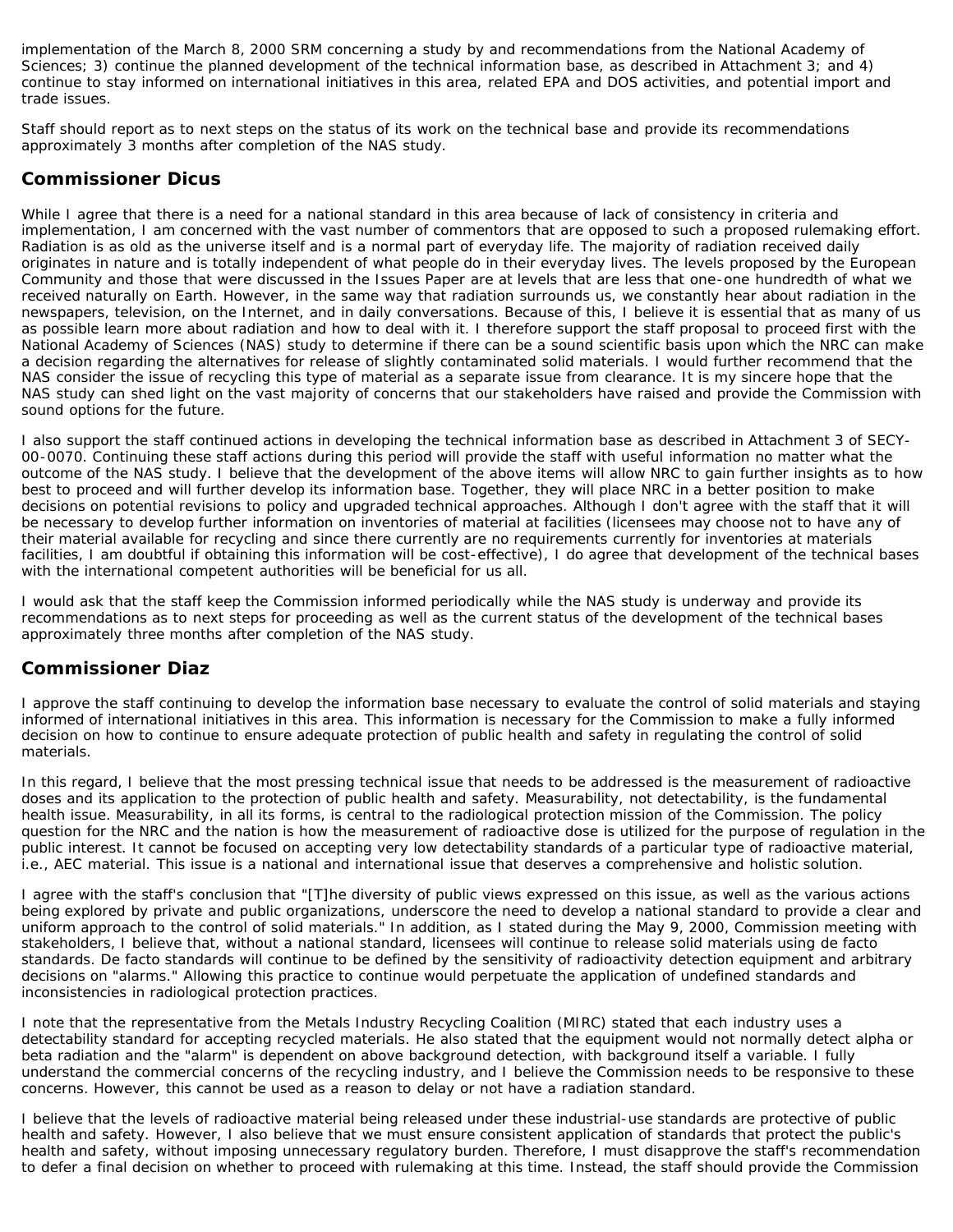a rulemaking plan for establishing a national standard.

The Commission must move forward and establish regulations for the continued control and, where appropriate, release of solid materials in order to ensure the consistent application of safety standards. We should not continue to allow the inconsistent application of de facto standards. I believe that the most credible and established manner to address this issue is for the Commission to use the rulemaking process. This process not only allows, but requires, solicitation, evaluation, and consideration of stakeholders' views, concerns, suggestions, and recommendations. It also allows complete and open evaluation of all risks, including actual and perceived risks, impacts on health, safety, and the environment, and economic considerations of affected entities. I believe that initiation of the rulemaking process will allow the information already provided in response to the issues paper and expressed during the May 9, 2000, meeting to be adequately addressed.

Based on comments that NRC has received on this issue, I believe it is necessary to point out that a decision to initiate rulemaking does not mean that the Commission has made a final decision on the final scope or details of a regulation, or criteria to be included in such a regulation. The rulemaking process is designed to gather, evaluate, and consider relevant information in order to develop and establish necessary criteria and requirements. I must also point out that many times information obtained as a result of the rulemaking process has changed, sometimes significantly, the final criteria of a regulation. Therefore, a decision to initiate rulemaking in no way predetermines the outcome. In fact, it ensures just the opposite.

I agree that the staff should move forward in requesting that the National Academy of Sciences ([NAS](http://www4.nationalacademies.org/nas/nashome.nsf) **EXIT**) conduct a study and provide recommendations on possible alternatives for release of slightly contaminated materials. However, the issue of measurability should be given the highest priority during development of the information base and should not be deferred to NAS. The NAS study should be conducted in parallel to the rulemaking so as not to detract from the Commission's ongoing efforts. It should be clear that the results of the NAS study, as well as other relevant information, will be fully taken into consideration by the Commission during the process of rulemaking. The rulemaking plan should address how the NAS study will be integrated into the rulemaking process.

### **Commissioner McGaffigan**

I approve the staff recommendation to proceed with the previous Commission direction to request that the National Academy of Sciences (NAS) conduct a study and provide recommendations on possible alternatives for controlling the release of slightly contaminated solid materials from NRC-licensed facilities. I also strongly support the staff recommendation to continue to develop the associated technical basis documents in parallel with the NAS study, e.g., the Draft Generic Environmental Impact Statement (GEIS), NUREG-1640, and the Regulatory Analysis. Based on discussions during the two recent public Commission briefings by the NRC staff and various stakeholders, I offer the following comments for the consideration of my fellow Commissioners and the staff.

The Commission directed the staff in June 1998 to initiate a rulemaking to address the release of slightly contaminated solid materials from licensed facilities. I fully supported the decision at the time and continue to believe that rulemaking, regardless of the outcome, is the most efficient and effective means to address the technical, economic, environmental and societal aspects of the release of solid materials. During the recent Commission briefings, it became apparent that none of the stakeholders participating (including the Department of Energy, industry and environmental groups) wants NRC to return to case-by-case reviews of requests for the release of solid materials since this approach can lead to inconsistencies in the selected release limits, and ultimately, in the resulting worker and public radiation doses. It has also become apparent that, through the efforts of the United States ([NRC,](http://www.nrc.gov/) the [Environmental Protection Agency](http://www.epa.gov/) **EXIT**), and American National Standards Institute ([ANSI](http://www.ansi.org/) **EXIT**)), the International Atomic Energy Agency ([IAEA](http://www.iaea.org/) **EXIT**), and the European Commission (EC), a sound technical basis essentially exists for identifying a level below which the control of slightly contaminated solid materials could be relinquished while still providing a very high degree of protection of public health and safety. The technical basis also exists for translating any selected dose-based clearance level to radionuclide-specific concentration limits for surface and volumetric contamination. Therefore, the staff should continue to work with EPA, IAEA and the EC to identify and "fine-tune" realistic potential exposure scenarios and narrow the remaining differences in dose methodologies used to calculate potential doses to individuals and demonstrate compliance with a regulatory limit.

Moreover, the staff needs to make their analyses and methodologies as transparent as possible to all stakeholders. The staff should describe how carefully and conservatively the various agencies here and abroad analyze the potential exposure pathways of released materials. The limiting scenarios tend to involve workers who are potentially exposed to huge volumes of material, and not consumers of forks, dental braces or automobiles. (Consumer doses tend to be a minute fraction of background). The staff also needs to put the potential doses from the various scenarios into context for stakeholders. All materials, steel or cement, Brazil nuts or bananas, are slightly radioactive. Members of the public (most without any detailed knowledge of radioactivity in the environment) routinely make choices that affect their exposure to radiation at levels far higher than any we are likely to set for clearance. The choices to live in a brick as opposed to wooden house, at altitude, in Denver or Santa Fe, as opposed to at sea level in New York, to test one's home for radon and take steps to reduce radon levels, and to take airline flights either for business or tourism all involve differences in radiation exposure at the tens or

# potentially hundreds of millirem per year level $^{(1)}$ .

Obviously, there remains a wide gulf among stakeholders about where a standard should be set. Part of the problem may be a matter of communication with all stakeholders not having a common understanding of the basic facts underlying our policy choices. I am willing to use any avenue to try to bridge this gulf. The NAS study may help, but given some of the comments at the May 9 Commission briefing, it may not. An additional means of bridging the gulf (and at least fostering communication)